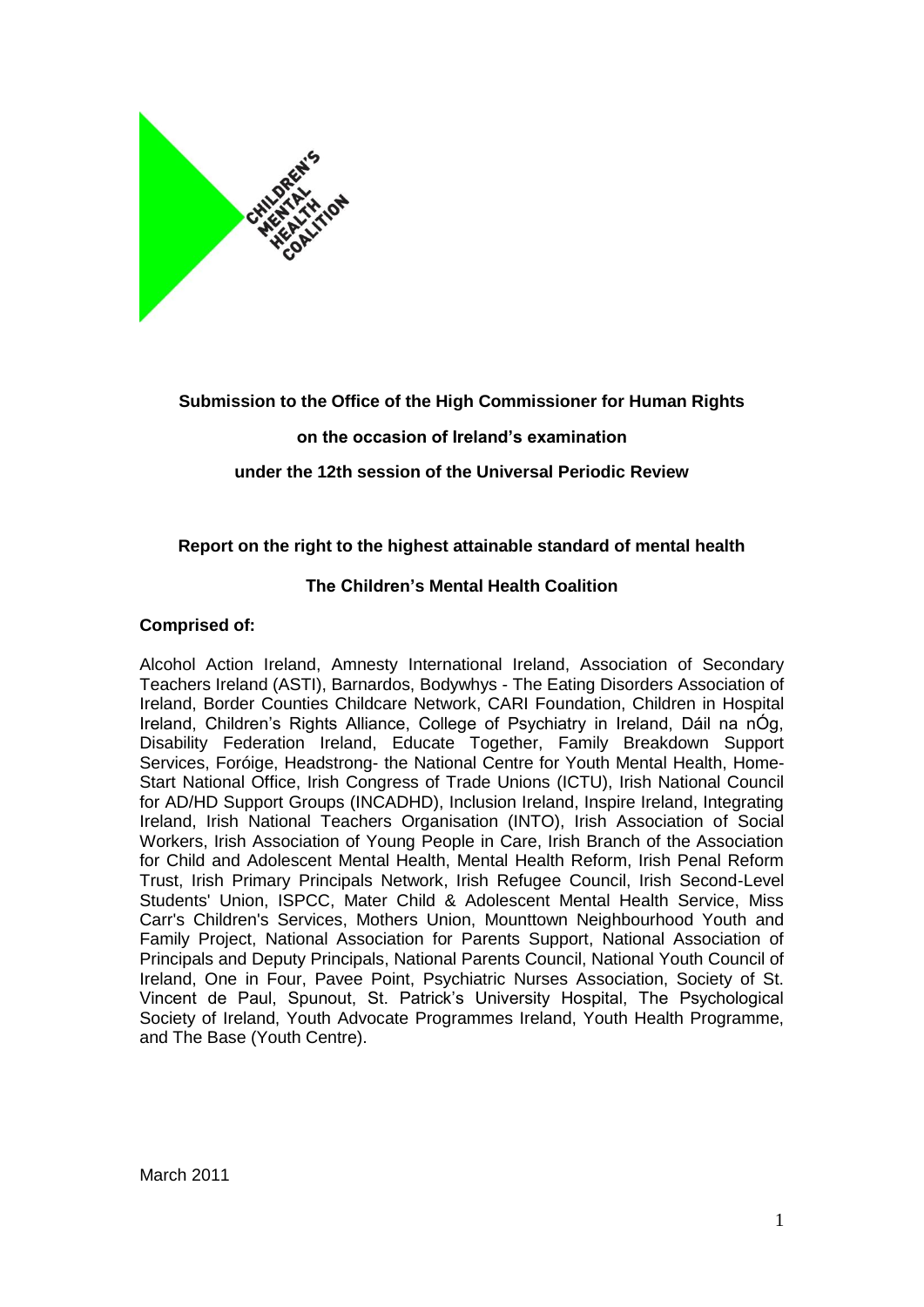This report is submitted by the Children's Mental Health Coalition (the Coalition), a Coalition of 50 members representing groups from service providers, the education sector, human rights and children's rights organisations. The Coalition seeks improvements in children's mental health in relation to mental health services, the education system, the justice system and the care system.

# **Overview**

<u>.</u>

Mental health services for children in Ireland are inadequate, fragmented, and severely under-resourced in money and staff. Despite the majority of illness burden in childhood and adolescence being caused by mental disorders, and the majority of adult mental health disorders having their onset in adolescence<sup>1</sup>, the Irish College of Psychiatrists has estimated that just five to ten per cent of the mental health budget is spent on children's services. There is a lack of transparency and accountability in how funding is allocated and expended<sup>2</sup>. It is estimated that one in ten children and adolescents experience mental health disorders that are associated with "considerable distress and substantial interference with personal functions" such as family and social relationships, their capacity to cope with day-to-day stresses and life challenges, and their learning<sup>3</sup>. The provision of services is uneven across the country. There is a gap in the provision of services for 16 and 17 year olds, and they are frequently treated in adult in-patient units. The law does not adequately protect children who require or use mental health services. Children in detention and children in State care are known to experience high levels of mental difficulties, but this need is not adequately addressed. There is also inconsistent mental health promotion in schools. The level of deliberate self-harm is highest among  $15 - 19$  year olds<sup>4</sup>. The level of suicide among children and young people is high when compared to children from other countries in the  $EU<sup>5</sup>$ .

A report on the barriers to protection of children's human rights commissioned by the Ombudsman for Children in 2007 concluded that there was an "absence of dedicated

 $1$  The World Health Organisation, Caring for children and adolescents with mental disorders: Setting WHO direction (2003)*.* A study in the UK found that 74% of 26 year olds with mental had experienced mental illness prior to the age of 18 years and 50% prior to the age of 15 years in a large birth cohort study. Kim-Cohen, J., Caspi, A., Moffitt, T.E., Harrington, HL., Milne, B.J., Poulton, R. (2003). Prior juvenile diagnoses in adults with mental disorder: Developmental follow-back of a prospective-longitudinal cohort. Archives of General Psychiatry. 60: 709-719.

 $2$  The ongoing lack of accountability was illustrated in December 2007 with the decision not to allocate the expected €25m development funding for 2008. *A Vision for Change* is explicit that a minimum of "an additional €21.6m each year for the next seven years" to fund the mental health service expansion it outlined.

<sup>&</sup>lt;sup>3</sup> CAMHS Review, Improving the mental health and psychological well-being of children and

young people, National CAMHS Review Interim Report, 29 July 2008 www.dcsf.gov.uk/CAMHSreview referring to: Office for National Statistics Survey of the mental health of children and young people in Great Britain, 2004 www.statistics.gov.uk/cci/nugget.asp?id=1229

<sup>&</sup>lt;sup>4</sup> In 2009, there were 151 hospital-treated episodes of deliberate self harm in the Republic of Ireland among 10 – 14 year olds, and 1032 episodes among 15 – 19 year olds. The data compiled was broken down into five year segments and the 15 –19 year old group represented the highest numbers of self-harm. National Suicide Research Foundation, National Registry of Deliberate Self Harm in Ireland, Annual Report 2009, Cork (2010)

<sup>&</sup>lt;sup>5</sup> Suicide is now the leading cause of death in young men, aged 15-24 in Ireland. According to the World Health Organization, Ireland has the forth highest rate of suicide in the EU in that age group.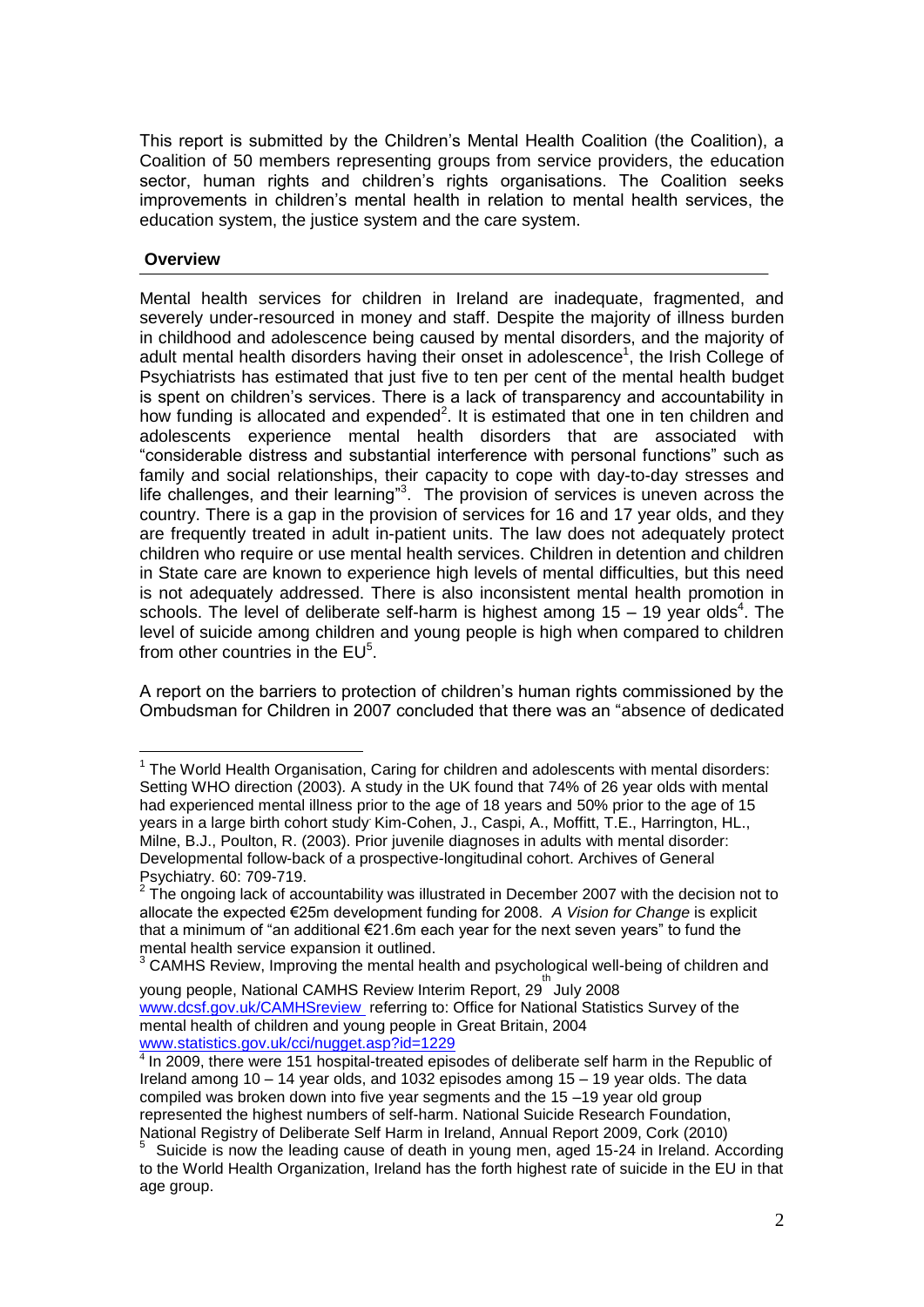supports and services for children especially in the areas of mental health, family breakdown and adolescent health including drug treatment and sexual health.<sup>6</sup>" The report also found that the lack of investment in health services, amongst others, has been an obstacle to children's rights being fulfilled<sup>7</sup>. However, specialist child and adolescent mental health services have been under development over the past few years. In 2010, community mental health services for children were at slightly more than 70% of their recommended staffing level. $8$ 

The Coalition submits that the Government is not fulfilling its duties in respecting, protecting and fulfilling the rights of children to the highest attainable standard of mental health, and makes a number of recommendations to address shortcomings.

### **Mental Health Legislation**

The Mental Health Act 2001 is the main piece of Irish legislation relevant to children and mental health. It contains provisions in relation to the involuntary admission and detention of children as well as provisions relating to the administration of treatment to children. Unlike in the case of adults, Mental Health Tribunals, the review and appeals mechanism, do not review admission or renewal orders relating to children under the 2001 Act. Neither do Mental Health Tribunals have any role to play regarding the administration of treatment in the case of children.

The Act gives little voice to children in their admission or treatment – consent is given or withheld by the parent in the case of all children up to the age of 18 years. Children in State care cannot enter an approved centre as a voluntary patient as social workers with the Health Service Executive cannot consent in *loco parentis* to psychiatric treatment. They must therefore be admitted as involuntary patients.

Young people aged 16 years or over can consent to or refuse any surgical, medical or dental treatment<sup>9</sup> without parental input as if they were of full age. However, there is an inconsistency between this provision and the Mental Health Act which defines a child as anyone under the age of 18 other than a person who is or has been married. The Mental Health Commission in its Reference Guide expressly states that Section 23 of the 1997 Act does not apply to psychiatric treatment.

# **Ending the use of adult inpatient beds for children**

Article 37(c) of the CRC provides "…In particular, every child deprived of liberty shall be separated from adults unless it is considered in the child's best interests not to do so…" In 1997, The European Court of Human Rights found that Ireland was in breach of the ECHR for temporary placement of a mentally ill minor into a penal institution due to the lack of available places for care $^{10}$ . Despite this finding, the Mental Health Act does not require that children and young people be admitted to age-appropriate mental health facilities. The Mental Health Commission, the statutory body established under the Act, produced a detailed Code of Practice on the admission of children under the Act. The Inspector of Mental Health Services found that only six out of 36 approved centres which admit children and young people were fully compliant with the code in 2009.<sup>11</sup> An Addendum to the Code requires that no

1

 $6$  Dr. Ursula Kilkelly, Obstacles to the Realisation of Children's Rights in Ireland, 29<sup>th</sup> August 2007.

 $<sup>7</sup>$  Ibid, p. 148.</sup>

<sup>&</sup>lt;sup>8</sup> HSE, Second Annual Child & Adolescent Mental Health Service Report, 2009 – 2010, Section 2.4.

<sup>&</sup>lt;sup>9</sup> Section 23 of the Non-Fatal Offences Against the Person Act, 1997

<sup>10</sup> D.G. v. Ireland, judgment of 16/05/2002 final on 16/08/2002.

<sup>11</sup> Mental Health Commission, Annual Report 2009*.*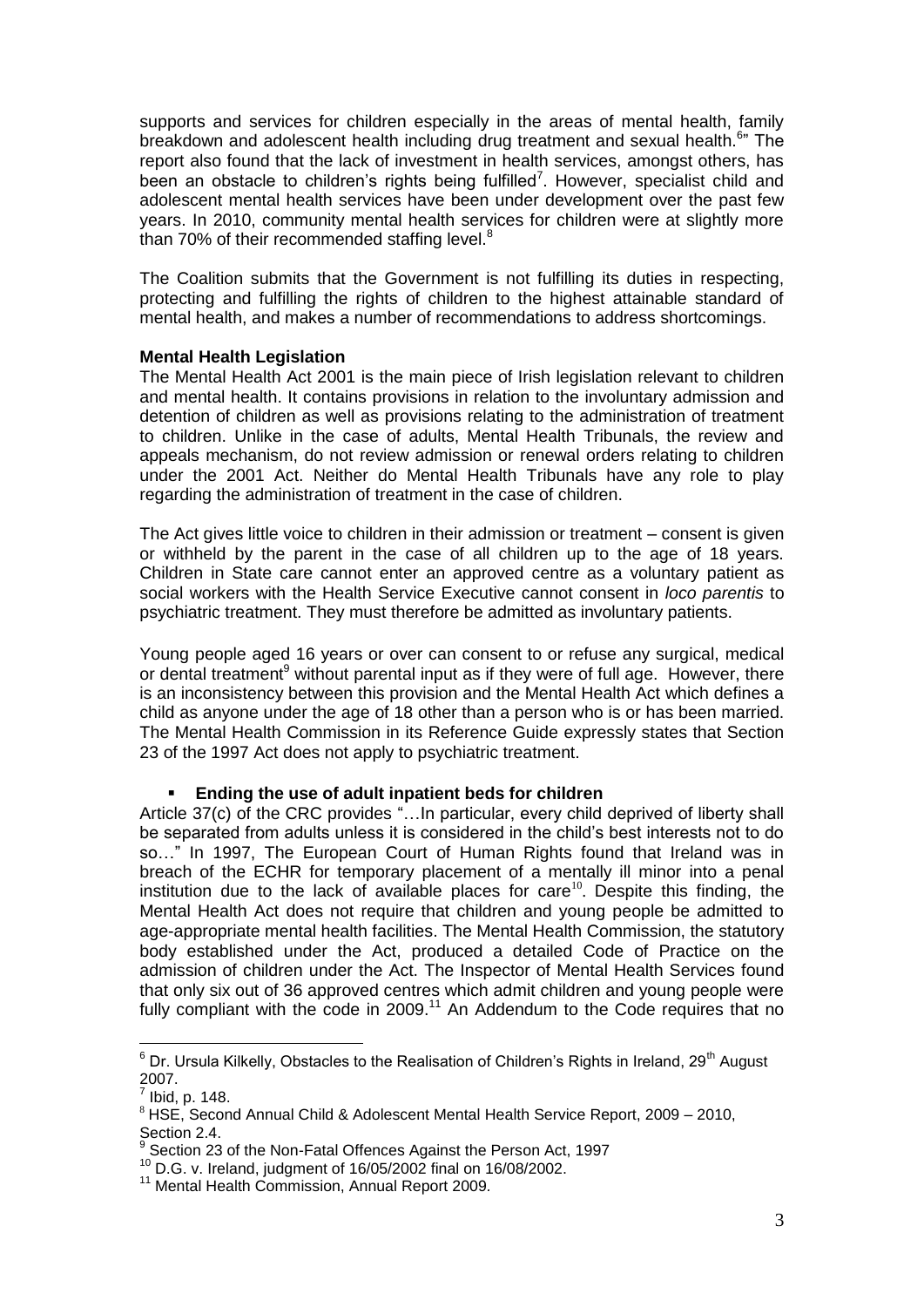child under 16 is to be admitted to an adult unit after 1 July 2009; no child under 17 from 1 December 2010; no child under 18 from 1 December 2011. Regrettably the Code is not being complied with.

During 2008, 263 children<sup>12</sup> were admitted to adult wards, an increase of 14 per cent on the previous year. In 2009, there were 212 admissions (58 per cent of total admissions) of children to adult inpatient units; 11 of these children were less than 16 years of age and four were 13 or 14 years of age<sup>13</sup>. In the first six months of 2010, 91 children and adolescents under 18 years of age were admitted to adult units, including 11 children aged under 16 years<sup>14</sup>. The Inspector of Mental Health Services has described this practice as "inexcusable, counter-therapeutic and almost purely custodial in that clinical supervision is provided by teams unqualified in child and adolescent psychiatry".<sup>15</sup> The UN Committee on the Rights of the Child expressed its concern at this practice in its most recent Concluding Observations on Ireland's compliance with the CRC in 2006.<sup>16</sup>

The fact that nine of the 13 children admitted to adult psychiatric units during the first nine months of 2010 were admitted to an adult psychiatric unit in Limerick prompted the Mental Health Commission to initiate an investigation into the decisions<sup>17</sup>. The report found that the practice of admitting patients for an inpatient period of assessment and treatment is out of step with the rest of the country and carries significant risks<sup>18</sup>. The report also concluded that an apparent lack of engagement of community care services and other partner agencies in offering support to children and families in crisis means some children and young people may be receiving a mental health service when their needs are in fact social<sup>19</sup>.

### *Providing adequate supports and services***:**

While some progress has been made in the timely provision of supports and services, there continues to be too few, and shortages in basic staffing in child and adolescent mental health teams (CAMHTs). *A Vision for Change*, the national policy on mental health, recommends 99 specialist CAMHTs providing community, hospital liaison and day hospital services<sup>20</sup>. In November 2010, there were 55 CAMHTs in

<sup>14</sup> Dr. Sally E. Bonnar, Report for the Mental Health Commission on Admission of Young people to Adult Mental Health Wards in the Republic of Ireland, December 2010.

<sup>15</sup> Mental Health Commission, Annual Report 2008 p. 29.

 $19$  Ibid, 4.8.

<u>.</u>

<sup>&</sup>lt;sup>12</sup>Health Research Board, National Psychiatric In-Patient Reporting System (NPIRS) Preliminary National Bulletin Ireland 2008 (2009) at 2; The Mental Health Commission reported in its annual report that there were 247 admissions of children to adult units during 2008 because data had not been returned from all Approved Centres when the Annual Report went to print.

<sup>13</sup> HSE, Second Annual Child & Adolescent Mental Health Service Report, 2009 – 2010.

<sup>16</sup> UN Committee on the Rights of the Child *Consideration of Reports Submitted by States Parties under Article 44 of the Convention, Concluding Observations: Ireland* UN doc CRC/C/IRL/CO/2 (29 September 2006) para 46.

 $17$  Dr. Sally E. Bonnar, Report for the Mental Health Commission on Admission of Young People to Adult Mental Health Wards in the Republic of Ireland, December 2010.

<sup>18</sup> Ibid, 4.6. The risks identified were as follows: The formal use of paediatric beds to care for children with mental illness is risky even with support from mental health services except for very short term care such as physical care of a severely ill anorexic patient. It is impossible to influence the ward milieu and the isolation inherent in being the only mental health patient in a ward is not conducive to good care. In addition, nursing staff seldom have mental health training and are unaccustomed to phenomenology in mental illness and the use of psychotropic medication.

<sup>20</sup> Report of the Expert Group on Mental Health Policy *A Vision for Change* Stationary Office, Dublin 2006 p.72 and Chapter 10.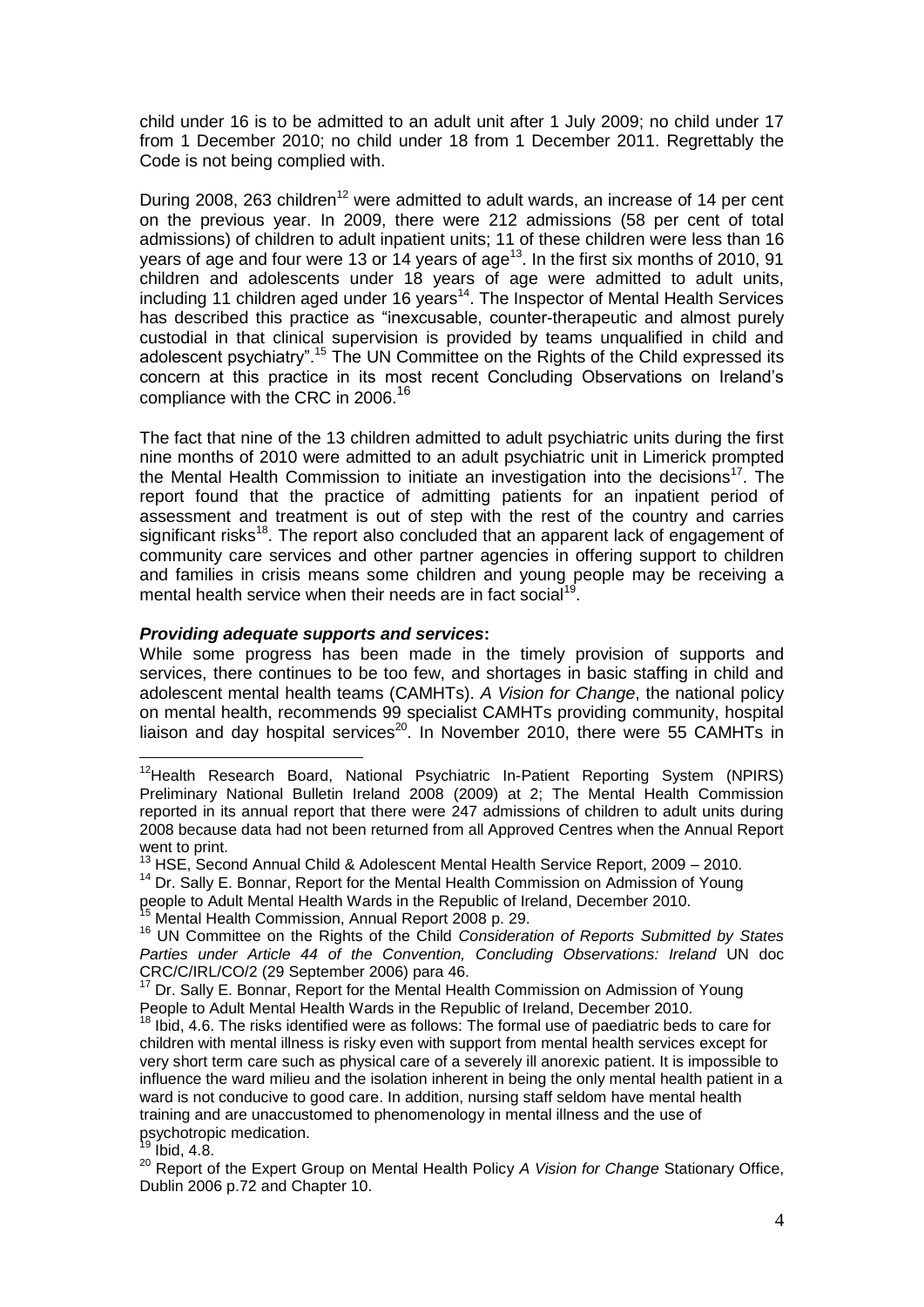operation, 50 based in the community and five within hospital settings<sup>21.</sup> Of those, team staffing levels averaged at 70.2 per cent of the recommended level i.e. 7.6 clinical staff per team<sup>22</sup>. Between March 2007 and September 2010 there was a net increase of just over 4 social workers across all CAMHTs and the number of speech and language therapists did not increase at all. The CAMH teams still have less than half the number of clinical psychologists per team than are recommended.<sup>23</sup> A total of 2,370 children and adolescents were waiting to be seen at the end of September  $2010^{24}$ . The majority of services only provide support to children up to age 15 resulting in difficulties in accessing services for children aged 16 and 17 years<sup>25</sup>.

# **Recommendations:**

- *The 2001 Mental Health Act should be amended to specifically provide that no child or young person shall be admitted to an adult inpatient unit (voluntarily or involuntarily) save in exceptional circumstances where it is in his or her best interests to do so.*
- *The Mental Health Act should also provide that where a child or young person is admitted to an adult unit, he or she shall be accommodated in an area separate from adults and in an age-appropriate environment, with appropriate education, recreation and other age-appropriate facilities.*
- *In order to end the inappropriate use of in-patient beds for children and young people, the Government must prioritise the development of appropriate child services, including in-patient beds, day patient services and communitybased care.*
- *Child and Adolescent Community Mental Health Teams must be available nationally to all children in need under 18 years. They must be appropriate, accessible and of good quality. They must be full teams.*
- *Legislation to drive the development of community-based services recommended in A Vision for Change should be introduced. Currently, there is no statutory obligation on the HSE to deliver the CMHTs.*
- *Inappropriate referrals must be ended and no child should be on a waiting list for mental health services for longer than six weeks.*
- *Establishing a national directory: A national directory with comprehensive information on the types of services available, and what each service provides, at regional level is needed.*
- *Ireland should ratify the UN Convention on the Rights of Persons with Disabilities as a matter of urgency and its Optional Protocol as soon as possible thereafter.*

# **Education system**

1

 $^{21}$  HSE, Second Annual Child & Adolescent Mental Health Service Report, 2009 – 2010 p.11.  $22$  Ibid, p.13.

<sup>23</sup> HSE, "Second Annual Child & Adolescent Mental Health Service Report 2009-2010"*,*  Section 2.2.

 $^{24}$  Ibid, p.5.

<sup>25</sup> Children's Rights Alliance, Is the Government Keeping its Promises to Children? Report Card 2011.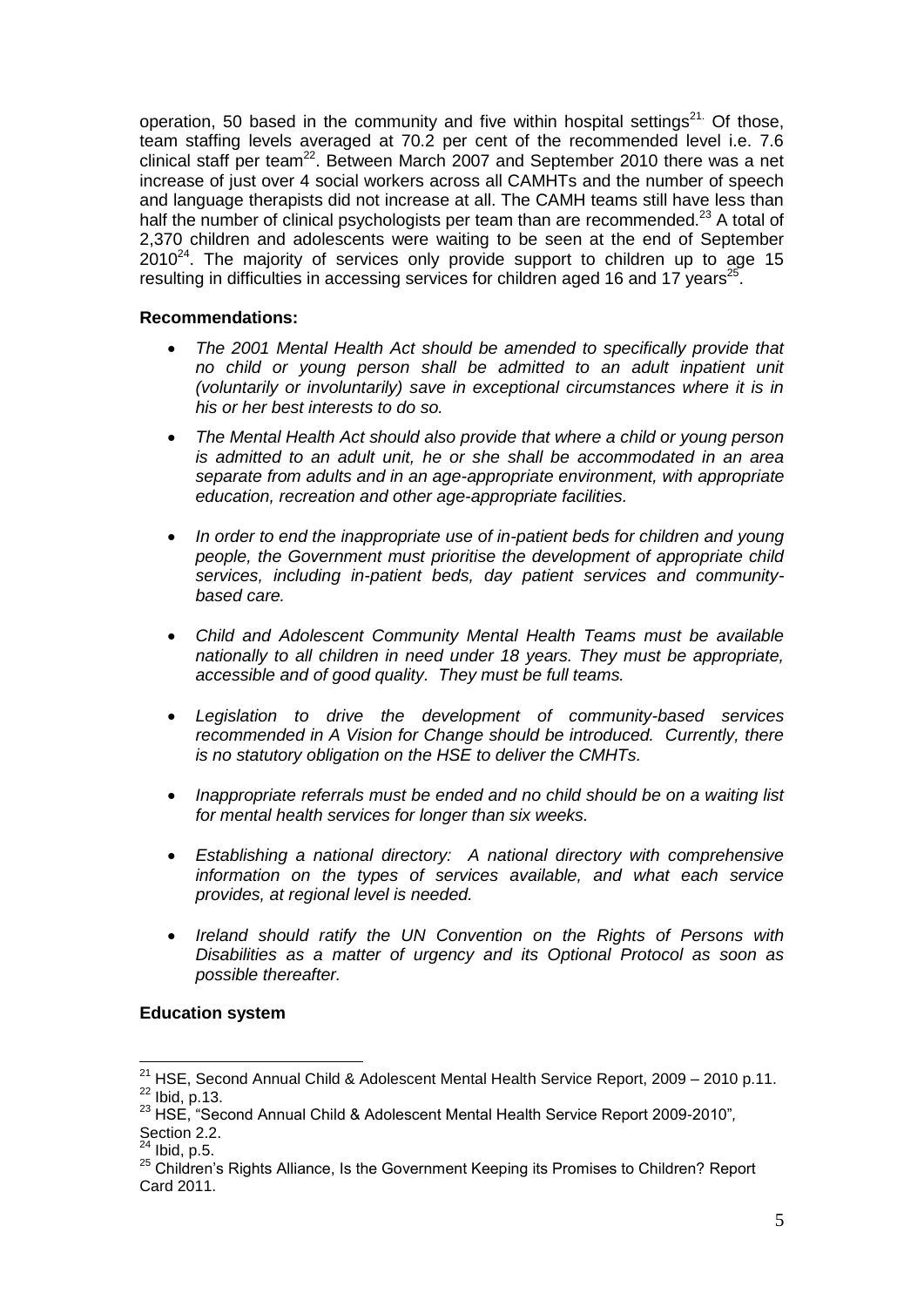The role of the education sector in addressing children's mental health needs is crucial. Article 29 of the Convention on the Rights of the Child outlines that the aim of education should be directed to "the development of the child's personality, talents and mental and physical abilities to their fullest potential."

Schools have a role in the promotion of positive mental health, in the development in children of basic skills to cope with difficult emotions, and in early identification and intervention. *A Vision for Change* advises that ensuring that children and adolescents remain engaged in the educational system is a crucial first step in breaking the cycle of social exclusion, and that liaison and work between schools and mental health services is essential. The issue of mental health difficulties presents frequently in both primary and post primary schools. Early intervention is an important factor in successful treatment. Poor referral systems in schools further disadvantage children with mental health difficulties. There is a need for schools to be equipped with the skills to support children with mental health difficulties, and to identify and make referrals to appropriate mental health or other services when necessary.

Of the 190,303 children (18 per cent of all children) in Ireland estimated by the National Council for Special Education in 2006 to have a special educational need as defined by the Education for Persons with Special Educational Needs Act 2004, mental health difficulty is the condition giving rise to that need in almost half of this group (86,083, or 8 per cent of all children)<sup>26</sup>. The provision of adequate, appropriate resources and services is hampered by inadequate resource allocation. Psychological services in public and private primary and post-primary schools and in related educational centres are provided by the National Educational Psychological Service (NEPS). Budget 2011 capped the number of psychologists employed by NEPS at the 2010 level of 178. This figure has no bearing on the need for psychologists. The National Council for Special Education has stated that there is insufficient investment in training and development in special educational needs at all levels (schools, teachers, support professionals etc.).

Currently emotional well-being is taught through Social Personal and Health Education (SPHE) in the first three years post primary schools for half an hour per week $^{27}$ . The Coalition believes that this is inadequate to promote positive mental health and teach students the tools for early identification of mental health difficulties in themselves and their peers.

There is increasing evidence to support the effectiveness of a whole school approach in addressing health issues**. <sup>28</sup>** A whole-school approach can create a supportive physical, social and learning environment necessary for mental health promotion and engages teachers, students and parents.

There needs to be a coordinated promotion programme for children's mental health in schools and early years settings.

# **Recommendations:**

<u>.</u>

*The Government should take steps to ensure schools and early years settings engage in mental health promotion and provide early supportive intervention by:* 

<sup>&</sup>lt;sup>26</sup> National Council for Special Education (NCSE), Implementation Report on the Education for Persons with Special Educational Needs Act 2004, December 2006.

 $27$  SPHE can be provided, but is not mandatory, at senior cycle level.

<sup>28</sup> *WHO/JCSH Technical Meeting* on Building *School* Partnerships for *Health*, Education Achievements and Development Vancouver, Canada *2007.*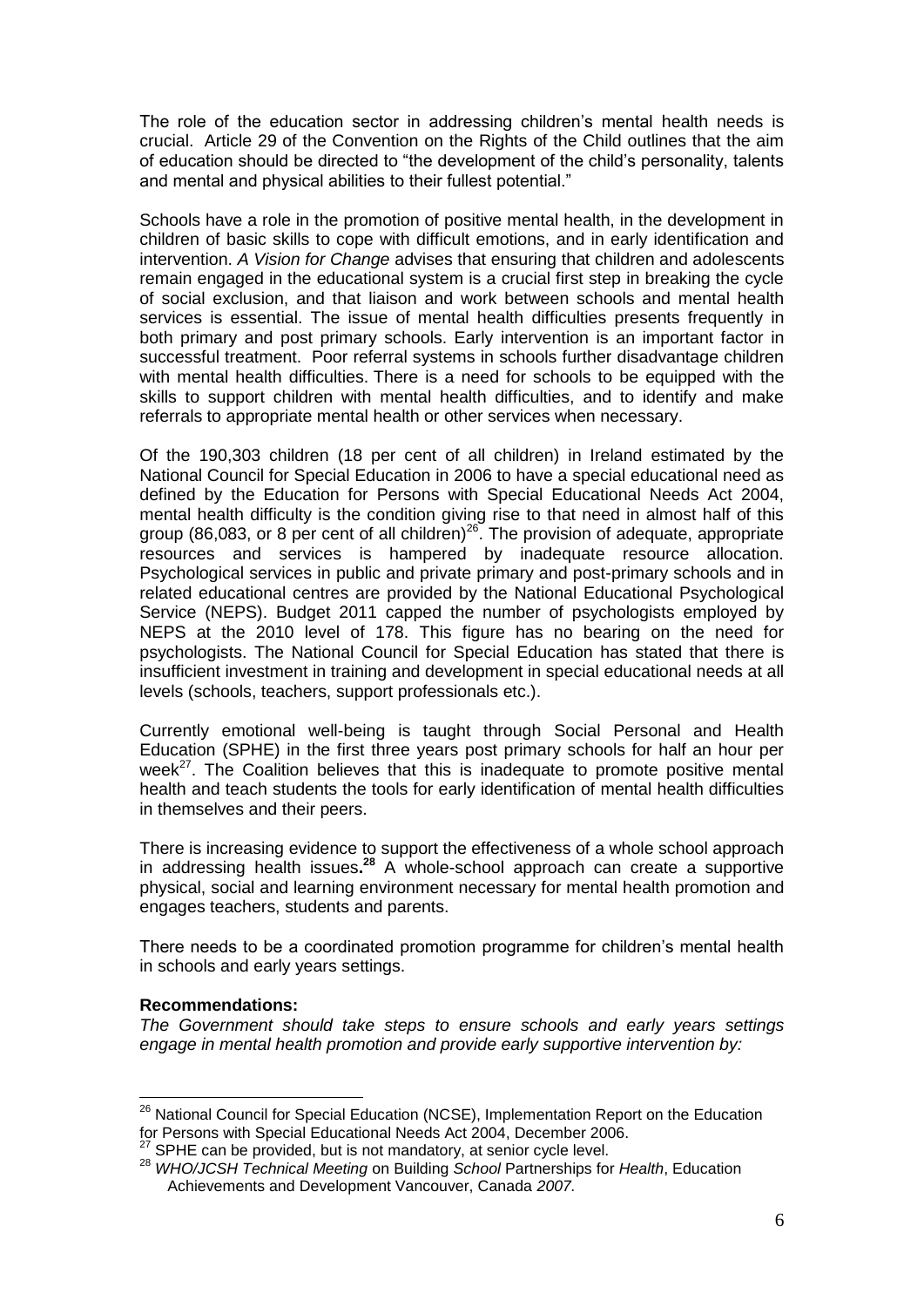- *Ensuring that SPHE has a dedicated and mainstreamed focus on mental health and well-being for students in every school year. The programme should facilitate early help seeking by young people themselves as well as training young people in supporting their peers who may experience mental health problems.*
	- o *The Coalition recommends that teachers receive pre-service and regular in-service training on how to appropriately respond to students experiencing mental health issues such as emotional distress, anxiety and behavioural problems and that they are provided with practical advice on making supportive interventions, including putting students in contact with appropriate supports and services.*
	- o *The Coalition recommends that teachers receive pre-service and regular in-service training on the promotion of positive mental health and are equipped with a "vocabulary" to enable them to discuss mental health issues and teach about them in the classroom.*
	- o *The Coalition recommends that a mental health promotion training framework needs to separate out:*
		- *Mental health promotion (a whole school approach and teaching approaches for the classroom),*
		- *Crisis intervention (e.g. A child is at risk), and*
		- *Crisis response (e.g. a student has died by suicide).*
- *Developing guidelines for schools on mental health: The guidelines should provide clear procedures on how teachers can raise concerns about individual students" mental health difficulties, along the lines of the Children First guidelines.<sup>29</sup> Training should be provided to designated liaison in-service teachers who are allocated responsibility, based upon reasonable judgement, for raising concerns to the appropriate agency, parent or family member. Such training should also be provided to all teachers during initial teacher training.*
- *Using the National Educational Psychological Service more effectively: NEPS is a key cross departmental initiative, and so it is essential that the Government addresses ambiguities about appropriate referral to, and the role of, NEPS, including as a point of referral to children"s mental health services.*
- *The Coalition recommends a "whole school approach" to mental health promotion in the post primary school setting. A teacher training strategy on creating and nurturing a healthy school environment and understanding and supporting young people"s mental health would be critical to overcoming the challenges in achieving the level of change required by a whole school approach.*

# **Youth Justice System**

1

Children detained in the youth justice system have worryingly high mental health and substance dependency difficulties. There is an urgent need for forensic mental health services for children. Research carried out in 2007 showed that 82.7 per cent of

<sup>&</sup>lt;sup>29</sup> Children First: National Guidelines for the Protection and Welfare of Children is a voluntary set of guidelines on procedures for preventing and responding to child abuse. See

Department of Health and Children (1999) Children First: national guidelines for the protection and welfare of children.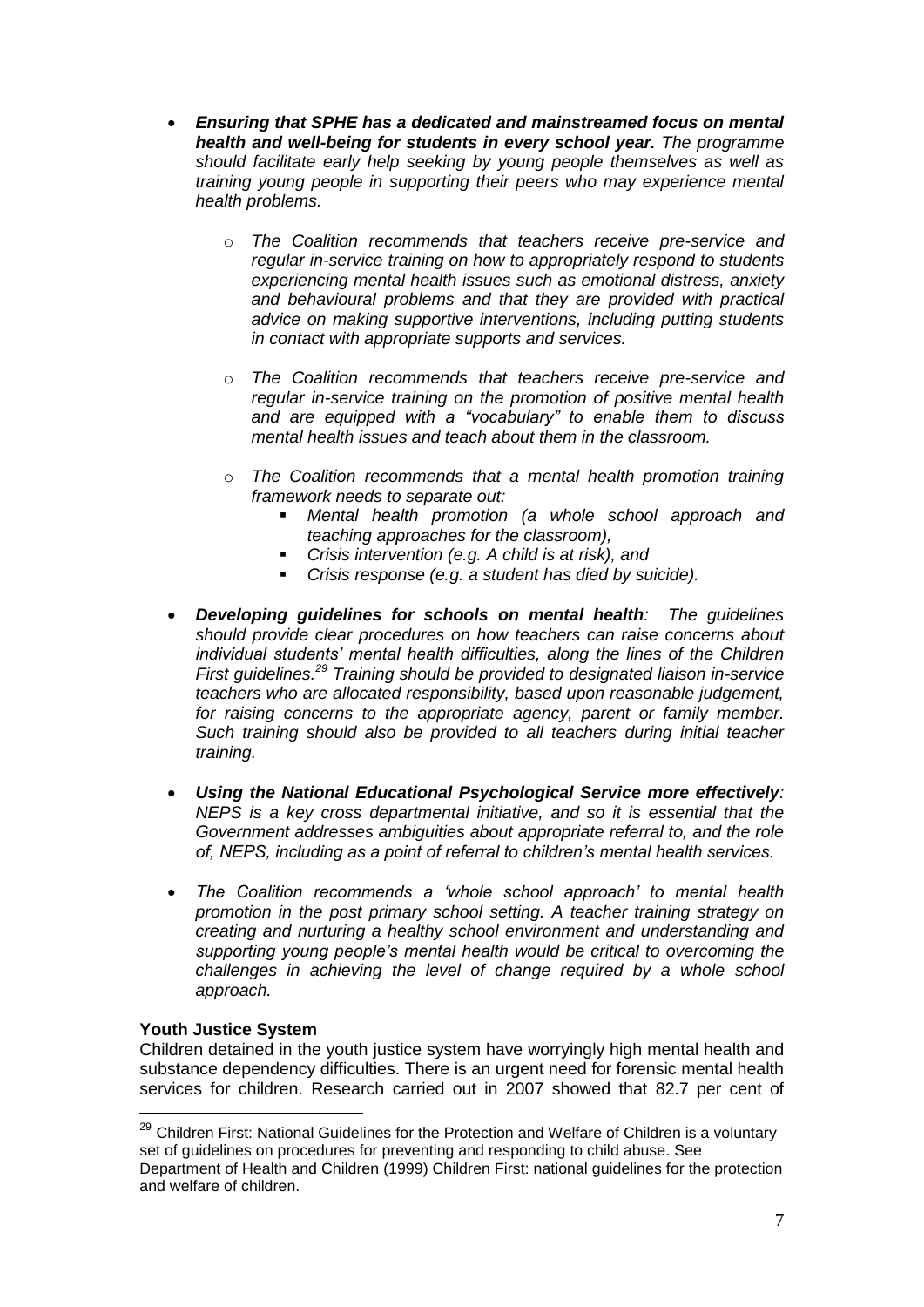young people in detention schools analysed were identified as having at least one form of "mental disorder"<sup>30</sup>. High rates of co-morbidity (multiple psychiatric problems) were also identified. The levels equated to almost three times as many psychiatric problems as boys who had been referred to a psychiatry service. About one fifth of boys in the offender group were experiencing thoughts of suicide at the time of data collection and that a similar number reported that they had attempted to take their lives on at least one occasion in the past<sup>31</sup>. Yet, the vast majority of children who come into contact with the youth justice services fail to receive treatment for psychiatric problems. There has been virtually no implementation of the *A Vision for Change* recommendation for a dedicated residential unit for children with mental health problems in the context of the forensic services.

The Criminal Justice Act 2006 made provision for all children under 18 years who are remanded in custody to be placed in Children Detention Schools, and for 16 and 17 year olds to be detained in St Patrick's Institution for Young Offenders as an interim provision until that was feasible. In 2009, there were a total of 227 children committed to St. Patrick's Institution<sup>32</sup>. The European Committee for the Prevention of Torture and Inhuman or Degrading Treatment or Punishment (CPT), reporting following its visit to Ireland, highlighted the poor provision of mental health services for young people in St. Patrick's Institution. The CPT noted: "The health-care team at St Patrick's Institution comprised one doctor, present for one and a half hours every morning, supported by five nurses and two medical orderlies; a full-time psychologist (highly appreciated by inmates met by the delegation) was also present. Given the size and nature of the inmate population, the attendance time of the doctor should be increased, and the psychological support reinforced. A specialist in adult psychiatry visited three times a week and a psychiatrist specialising in addictions attended the prison once a week. A Central Mental Hospital in-reach psychiatrist visited once a week. However, young persons with mental health problems should be treated by psychiatrists and psychologists specialising in child and adolescent mental health. Also there was a need for the presence of a community psychiatric nurse.  $33$ <sup>33</sup>

Children in detention may not be willing to access the mental health services available. The Ombudsman for Children's report into St. Patrick's Detention Centre, through consultation with young people in detention, showed that children may be reluctant to speak up about mental health problems for fear of being placed "on protection" or in special observation cells<sup>34</sup>.

There are four detention schools for children: Oberstown Girls' Detention School, Oberstown Boys' Detention School, Trinity House Detention School, and Finglas Child and Adolescent Centre Children Detention School. The Health Information and Quality Authority (HIQA) carries out inspections of these services. These reports have highlighted that the mental health needs of young people in detention are a growing concern for staff, that the input of adolescent psychiatric services are  $\frac{1}{2}$  important in identifying needs and responding accordingly<sup>35</sup>, and that a significant

<u>.</u>

<sup>&</sup>lt;sup>30</sup> Dr. Jennifer Margaret Hayes and Dr. Gary O'Reilly, Emotional Intelligence, Mental Health and Juvenile Delinquency, UCD, May 2007 p. 37.

 $31$  Ibid, p. 40.

<sup>&</sup>lt;sup>32</sup> Irish Prison Service Annual Report 2009.

<sup>&</sup>lt;sup>33</sup> Report to the Government of Ireland on the visit to Ireland carried out by the European Committee for the Prevention of Torture and Inhuman or Degrading Treatment or Punishment  $(CPT)$  from January 2011 p. 35

Ombudsman for Children, A Report by the Ombudsman for Children's Office, Young People in St. Patrick's Institution, 2011, Section 2.4.

<sup>&</sup>lt;sup>35</sup> Health Information and Quality Authority, Inspection Report ID Number: 396 on Oberstown Boys' Detention School, 22<sup>nd</sup> October 2010.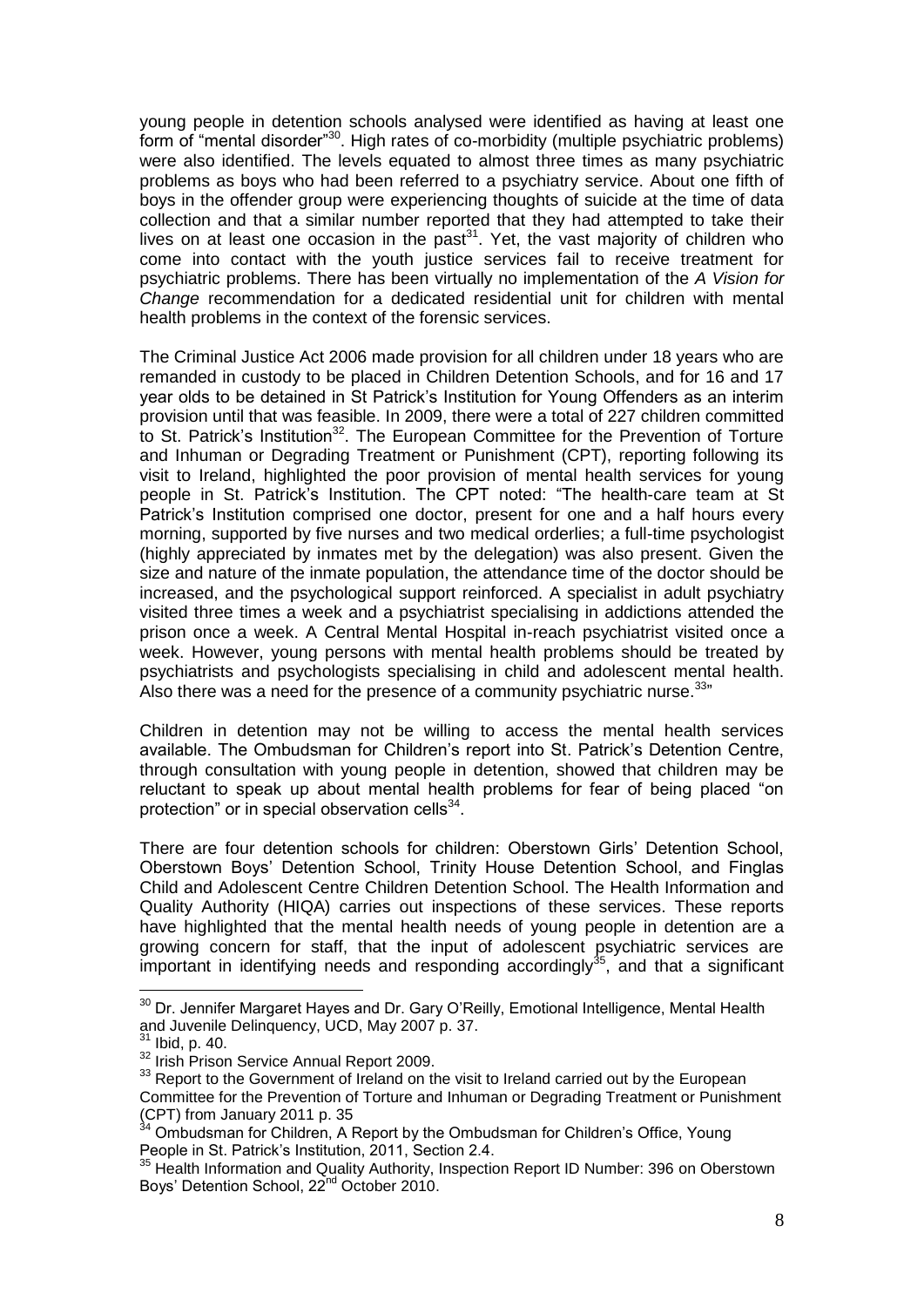number of young women had a history of self-harming<sup>36</sup>. The inspection of Oberstown Boys' Detention School found that the school still has no access to child and adolescent mental health services. Similarly, HIQA's inspections in April and May 2010 found that staff were not accessing child and adolescent psychiatric services for children at Trinity House Detention School<sup>37</sup>.

Youth Justice is administered through the Irish Youth Justice Service, to which there was a 24 per cent budge cut in 2011.

**Recommendations:** *The Coalition calls on the Government to provide forensic mental health services to children with mental health difficulties who come before the courts, as envisaged in A Vision for Change. They can do this by:*

- *Ensuring adequate services for children in detention. A national assessment standard for children in detention should be developed and for all those with an identified need, followup support and treatment, both in detention and/or at community level post release.*
- *Establishing a diversion system. In some cases it may be appropriate to divert a child with mental health difficulties away from the criminal justice system into specialised mental health services. Diversion at the point of sentencing must be provided for in law and specialised forensic services, either residential or community based, should be made available to cater for the child"s needs.*
- *The Coalition endorses the recommendations of the Ombudsman for Children<sup>38</sup>:*

*That additional measures that support young people to take a proactive approach to their mental health with the confidence that they will be metwith an appropriate response be implemented. Young people"s vulnerability and welfare interests require that they have ready and timely access to appropriate professional support as regards identifying and treating any mental health problems they may be experiencing as well as following incidents of self-harm, attempted suicide or other actions indicative of significant psychological distress.*

*a) That the prison authorities forge links with relevant agencies with a view to improving health education for young people. Particular attention should be given to young people"s mental health and to the delivery of programmes that bolster young people"s willingness and capacity to speak about and become active participants in safeguarding their mental health.*

#### **The Care System**

1

Children in care are at higher risk of experiencing mental health problems. This is because many children in care have experienced stressful life events, including abuse and neglect, prior to their placement in care. Others are separated children

<sup>&</sup>lt;sup>36</sup> Health Information and Quality Authority, Inspection Report ID Number: 396 on Oberstown Girls' Detention School, 9<sup>th</sup> November 2010, s. 3.2.16.

<sup>&</sup>lt;sup>37</sup> Health Information and Quality Authority, Inspection Report ID Number: 396 on Oberstown Girls' Detention School, 4<sup>th</sup> November 2011, s. 2.3.27.

 $8$  Ombudsman for Children, A Report by the Ombudsman for Children's Office, Young People in St. Patrick's Institution, 2011.